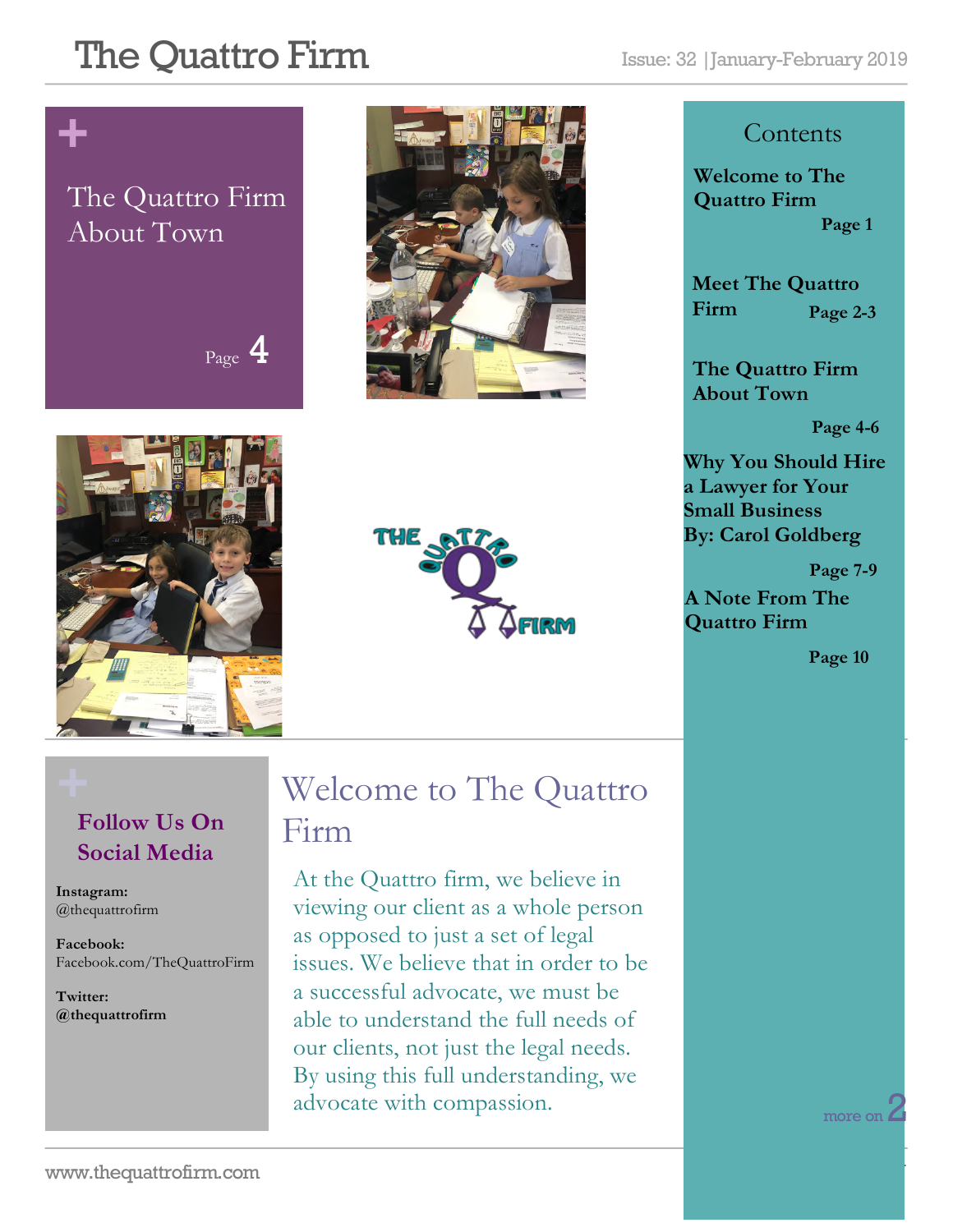## Meet The Quattro Firm



**Nicole McNamara Quattrocchi, Esq.** is the founding member of the Quattro Firm. She is a 2008 Southern Methodist University Law School graduate and a 2004 Wake Forest University Graduate. Nicole is a licensed Texas attorney where her practice involved mostly civil and commercial litigation. Nicole has been licensed in Florida since 2014 and has centered most of her practice on domestic relations law.

Nicole has spent a lot of time volunteering in her legal career whether it be through pro bono cases or through assisting at the Hurricane Katrina Relief Clinic in law school. Nicole believes in viewing the client as a whole person and not just a specific legal issue and therefore has, thus far, taken every case that the firm can handle, regardless of inability to pay. She is a passionate and compassionate attorney who looks forward to working with people across the spectrum of life with all of their legal needs.



**Melanie Bruchet, Esq.** is a 2012 graduate of Mercer University's Walter F. George School of Law in Macon, Georgia, where she received her J.D. and a Certificate in Advanced Legal Writing, Research, and Drafting from Mercer's top rated legal writing program. Melanie served on the Board of Directors for the Stonewall Bar Association of Georgia as well as completed internships at CASA (Court Appointed Special Advocates) for Children and the U.S. Attorney's Office for the District of New Jersey.

Melanie has presented nationally on the subjects of human trafficking and LGBT youth in the juvenile court system. She also co-authored an amicus brief to the Georgia Supreme Court on the issue of post-separation custodial rights and the emotional effect on children of divorced parents. Melanie maintains an active bar license in Georgia and is sworn in to both the Georgia Court of Appeals and the Georgia Supreme Court. A South Florida native, she currently lives in Asheville, North Carolina. Melanie has been with the Quattro Firm for three years.



**Monique L'Italien, Esq.** is a civil and commercial litigator and appellate attorney who has practiced in Florida since 2001. She has broad experience at the trial and appellate levels in federal and state court. Her practice areas include bankruptcy, contract disputes, family law, real property and some criminal. Prior to entering private practice, Ms. L'Italien was an Assistant Attorney General for the State of Florida, handling criminal appeals and civil litigation matters.

Ms. L'Italien earned her B.A., cum laude, from Trinity College in Washington D.C and her J.D. from Vermont Law School. Ms. L'Italien enjoys traveling, running, spending time with her animals including her horse Dancer, an off track thoroughbred rescue, and doing other animal welfare work. Monique has been with the Quattro Firm for almost 2 years.



**Jennifer Mondone** is the office manager of the Quattro Firm. Jennifer grew up in upstate New York. She is a graduate of the Ohio State University where she studied financial management and business administration. Since graduating shes lived in North Carolina and settled in Florida for the last 13 years. This is her first lob at a law firm but has previously dabbled in the insurance and mortgage industry, most recently in management for restaurants, from start ups to corporate chains and sales.

Jennifer also assisted in co-creating 2 humans which for the last 6 years has been her main focus and accomplishment. She enjoys spending her time with the family, paddle boarding, volunteering at the kids school, movie nights and anything involving wine or mimosas. Jennifer has been with the Quattro Firm for 2 years.

#### Read more about The Quattro Firm at www.thequattrofirm.com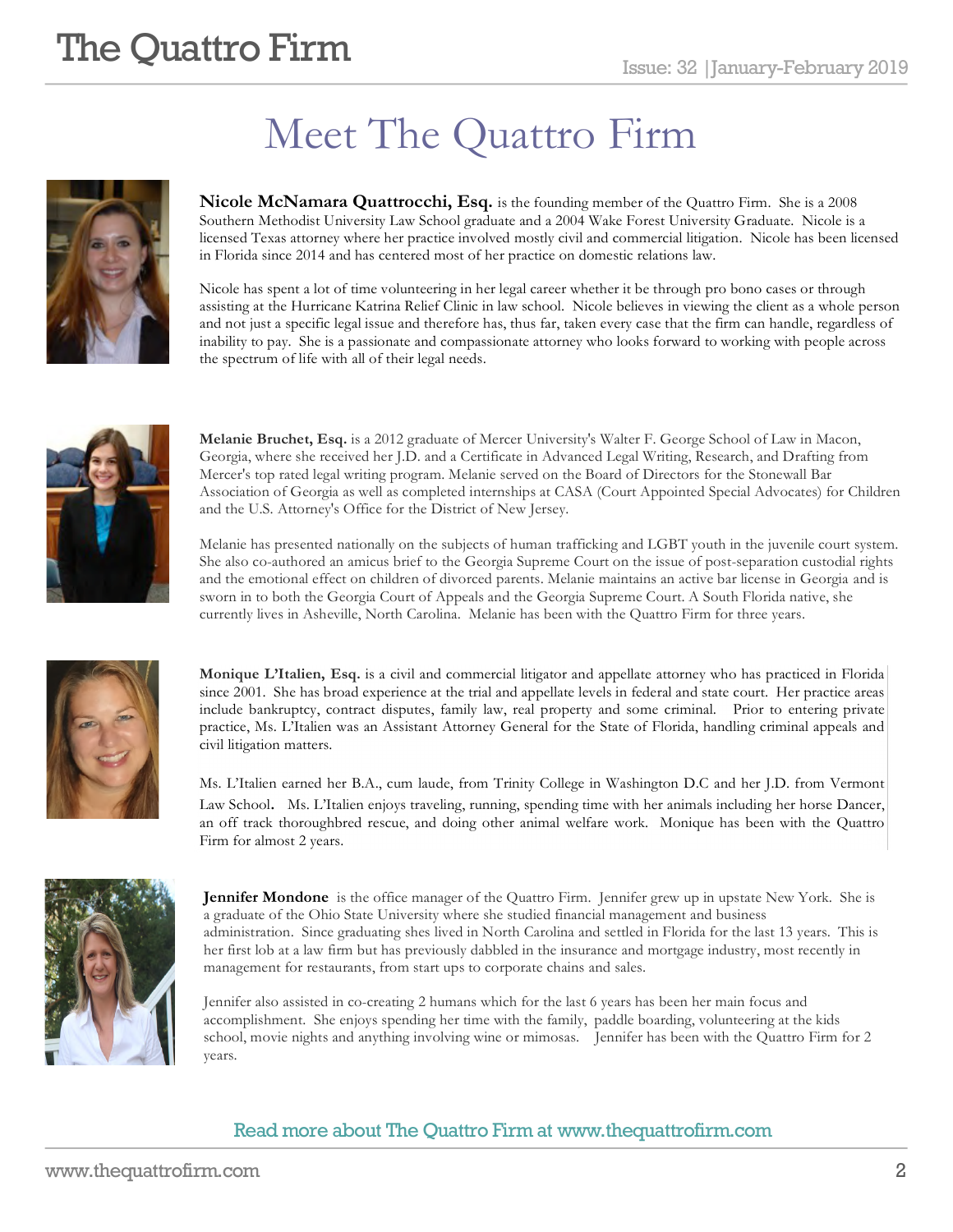

## Meet The Quattro Firm

**Maria Kontos** obtained her Bachelor of Arts from Florida Atlantic University in 1995. Ms. Kontos has over 16 years of experience working on complex and voluminous civil, criminal and family law cases which involve organizing thousands of documents, discovery and file organization.

Ms. Kontos is intricately involved in the defense of all of the firm's clients' cases and takes great pride in assisting and working toward a favorable outcome in each case. Maria has been working with the Quattro Firm for 3 years.



**Sarah Kontos** has been working professionally in accounting since 2005. Her experience includes conducting, supervising, and reviewing annual audits, bookkeeping and payroll, and compilations and examinations of the financial records of a wide range of businesses including non-profits, law firms, restaurants, 401(k) plans, and other service industries.

Sarah attended Florida Atlantic University earning her degree in Mathematics and attending an additional two years of studies in Accounting and Business Administration. She is originally from West Palm Beach, FL. She is a supporting member of Compass Lake Worth, United Way and Farm Sanctuary, and she volunteers at various fundraising events for local charities. Sarah has been working with the Quattro Firm for 3 years.



**Shavonne M.Pierre** is a new member of the Quattro Firm. She is a graduate of South University where she studied and received her Bachelor Degree in Legal Studies. She has over 18 years experience in the legal field working for several prestigious firms in the Palm Beach County area. Her previous work experience has been in Insurance Defense, Civil Litigation, Securities & Arbitration, Commercial Litigation, Worker's Compensation, Family Law and Personal Injury. Shavonne has 4 children that are her main focus as well as her budding legal career.



**Carol Goldberg** is the File Clerk and Paralegal Assistant at the Quattro Firm. She is a lifelong resident of Palm Beach County. She received her BA Degree in Social Work and her Paralegal Certification from Florida Atlantic University. She is an advocate for the elderly and disabled. She has worked extensively for Elder Law firms processing Nursing Home Medicaid and Estate Planning. She also worked for many years at DCF, processing Medicaid for the Disabled. She believes in the strength of family, and a good cup of coffee!

#### Read more about The Quattro Firm at www.thequattrofirm.com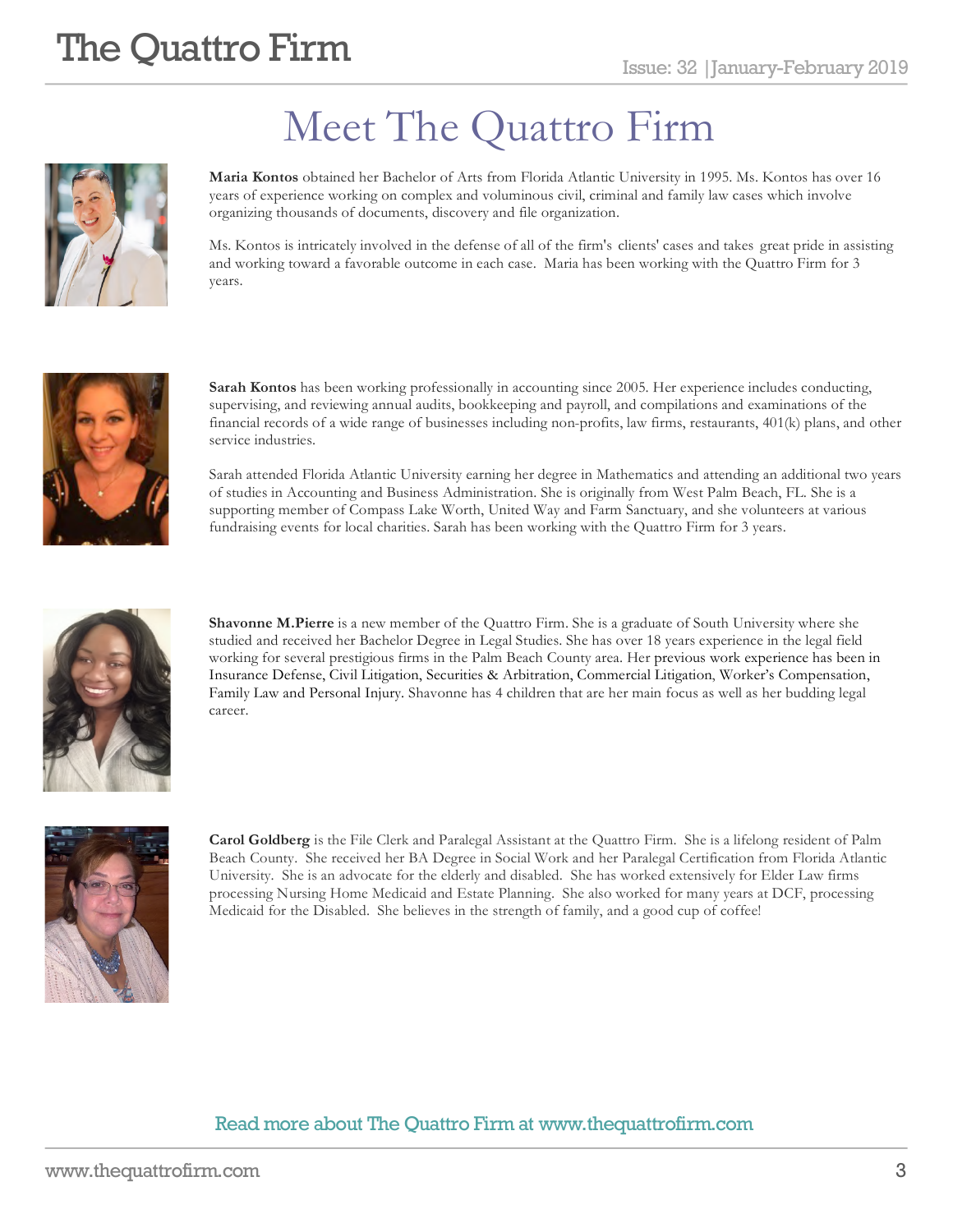# The Quattro Firm About Town

Nicole and her husband, Steve, enjoy some quality time with Maria while she was visiting Florida.

### **+ Our Practice Areas**

Adoption Bankruptcy Business Formation Civil Litigation Commercial Litigation Contract Drafting & Review Corporate Matters Estate Planning Family Law & Domestic Relations Family Law Mediation General Litigation Immigration LGBT Issues & Custody Marital Contracts Probate Litigation Probate Administration Wills & Trusts

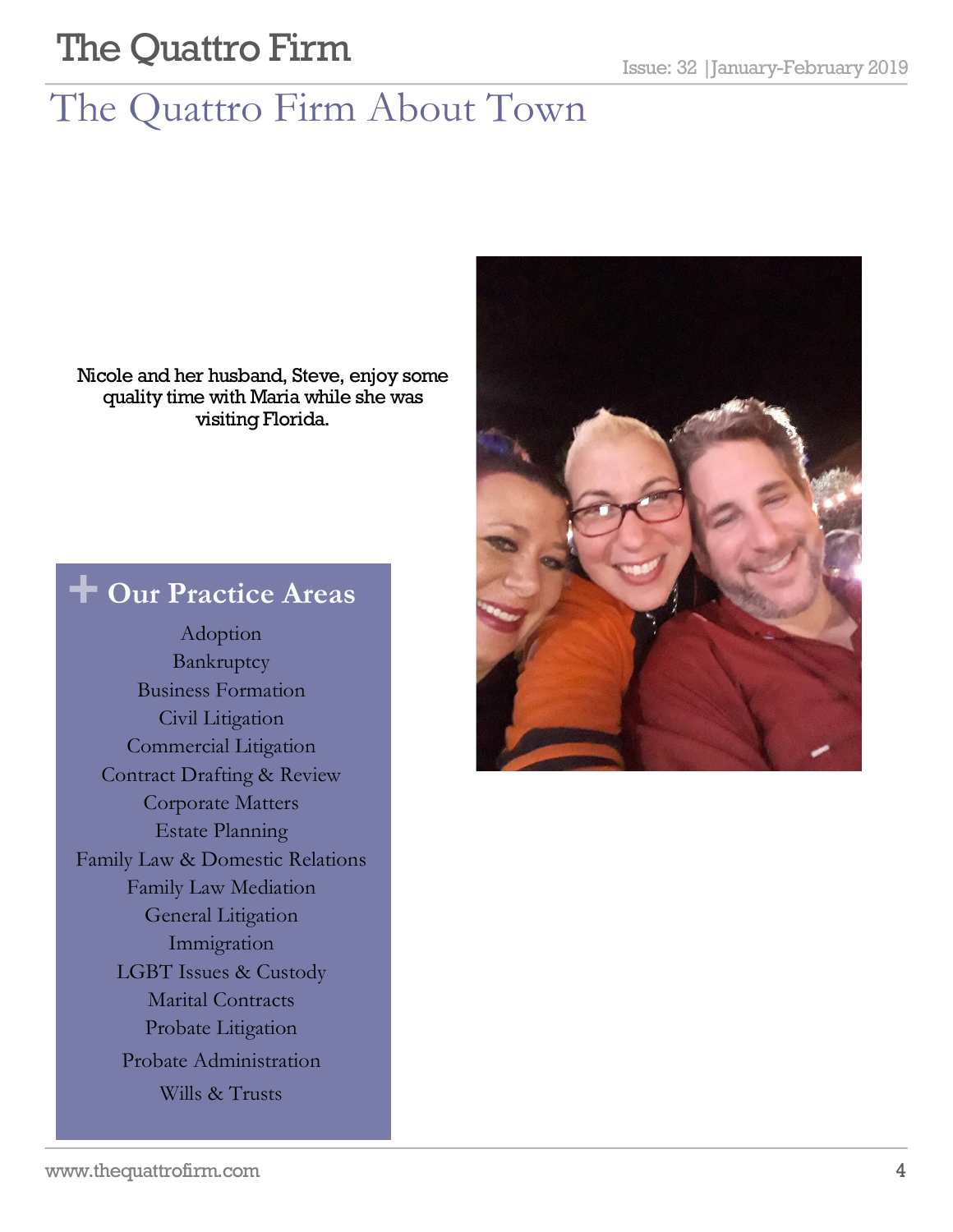## The Quattro Firm About Town:



Left: The Quattro Firm was happy to help at Rosarian Academy's Annual Family Fun Day. Nicole McNamara Quattrocchi was happy to chair the event.

Below: Nicole happily volunteered to act as a judge in the state Mock Trial Competition.

# **Spring Break Promotion:**

**To celebrate spring, we are offering those who post pictures of their spring break vacations on our social media a \$100 discount on flat rate fees or monthly invoices.**

**As always, please follow us on social media. If you'd like to submit a review either on Facebook or through our website, please get in touch with us.** 

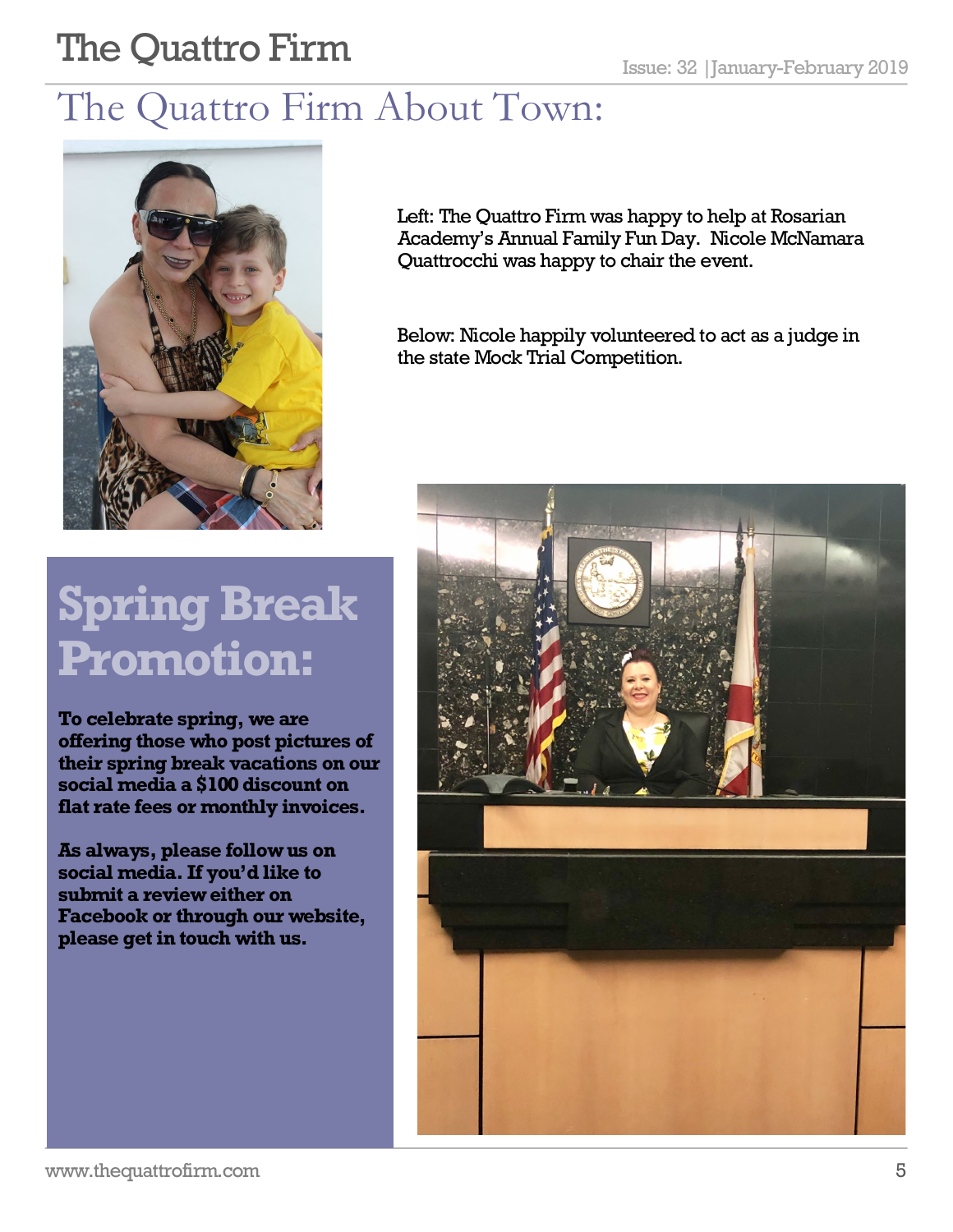## Why You Should Hire a Lawyer for Your Small Business

By: Carol Goldberg

Most small business owners only hire an attorney experienced in business matters when confronted with a serious legal problem. However, legal help is a cost of doing business that can save you money and help your business in the long run. An attorney can help in many business situations, from the incorporation process to drawing up contracts and representing you in litigation.



#### **Do I need a Lawyer to Draft a Business Contract?**

Many business owners wonder about legal contracts and all of the terms they should include. Whether it's an operating agreement, a lease, buying products, entering into a service contact or using sub-contactors, there is one question usually asked, "Do I need a Lawyer to draft the contract?" The answer is usually YES. You should talk to an attorney as soon as possible.

In any business transaction, the most important thing is the contract. You need good legal advice for your business contracts when working with a freelancer, maintenance and clean-up services, purchasing or selling products, entering into service contracts, working with a sub-contractor or starting your own small business. In these cases, a contract is vital to make sure everything works smoothly. By having a lawyer draft the agreement, they will make sure your interests are protected. You will avoid loopholes and your business will be protected by the Law.

#### **"Nothing is impossible. The word itself says 'I'm Possible!'"**

#### **—Audrey Hepburn**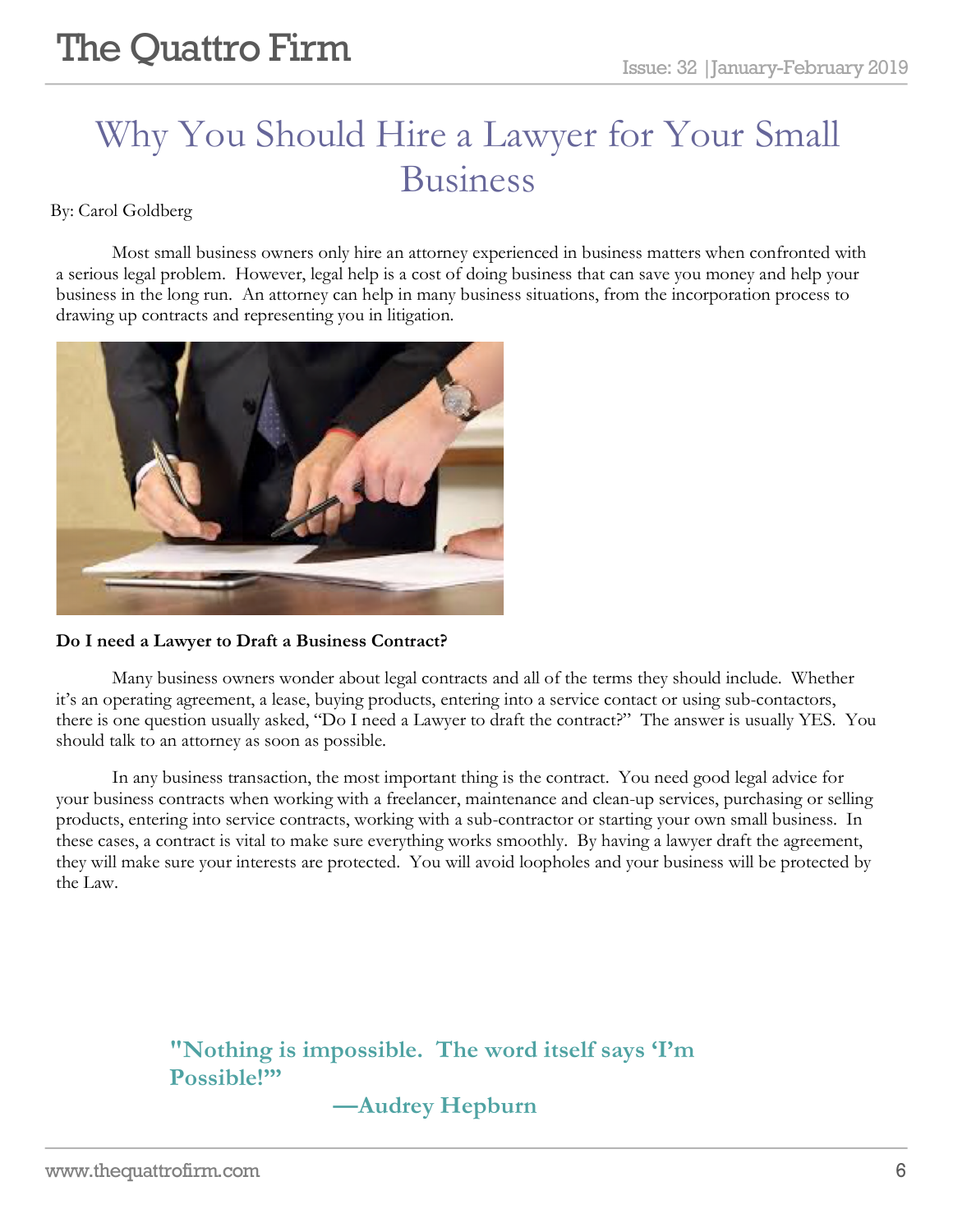## Why You Should Hire a Lawyer for Your Small Business

By: Carol Goldberg

When you have a business contract reviewed by an attorney, you protect your intellectual property and specify terms clearly so there is no discussion when receiving a product or service. Having a contract with a clear list of criteria for evaluating the quality of the end product, will make sure you receive exactly what you want out of the transaction.



If the transaction is simple, you might feel you can draft the business contract without the help of a lawyer. This is where most 'loophole' problems occur. Not using the right terms may give the other side the option not to comply with your requirements and still fulfill their contractual obligations. Working with an attorney will ensure these situations will not occur before even starting the transaction.

There are several areas that an attorney's expertise will help. The most important of these is in drafting your business contracts. He/she will make sure that the contract or written document is up to date with new terms and regulations of the Law. He/she will know the legislative changes which may have occurred and make sure your own transactions are current. Being up to date will save both parties from tackling legal problems later on.

#### **What do I do if my Business gets Sued?**

There are times when a business faces other issues that are too complex, too time consuming or fraught with liability issues. The best move is to retain a lawyer.

For example, customers filing complaints, employees suing for discrimination, local, state or government entities filing complaints or investigations into your business for violation of any laws or environmental issues.

By the time your business is sued, the preventable damage has been done and the only question remaining is how much you'll be paying in attorney's fees, court fees and damages. To prevent unnecessary attorney costs at the inception of your business, as well as tremendous costs after a lawsuit has been filed, you should consider a consultation arrangement with an attorney who can provide legal review and guidance.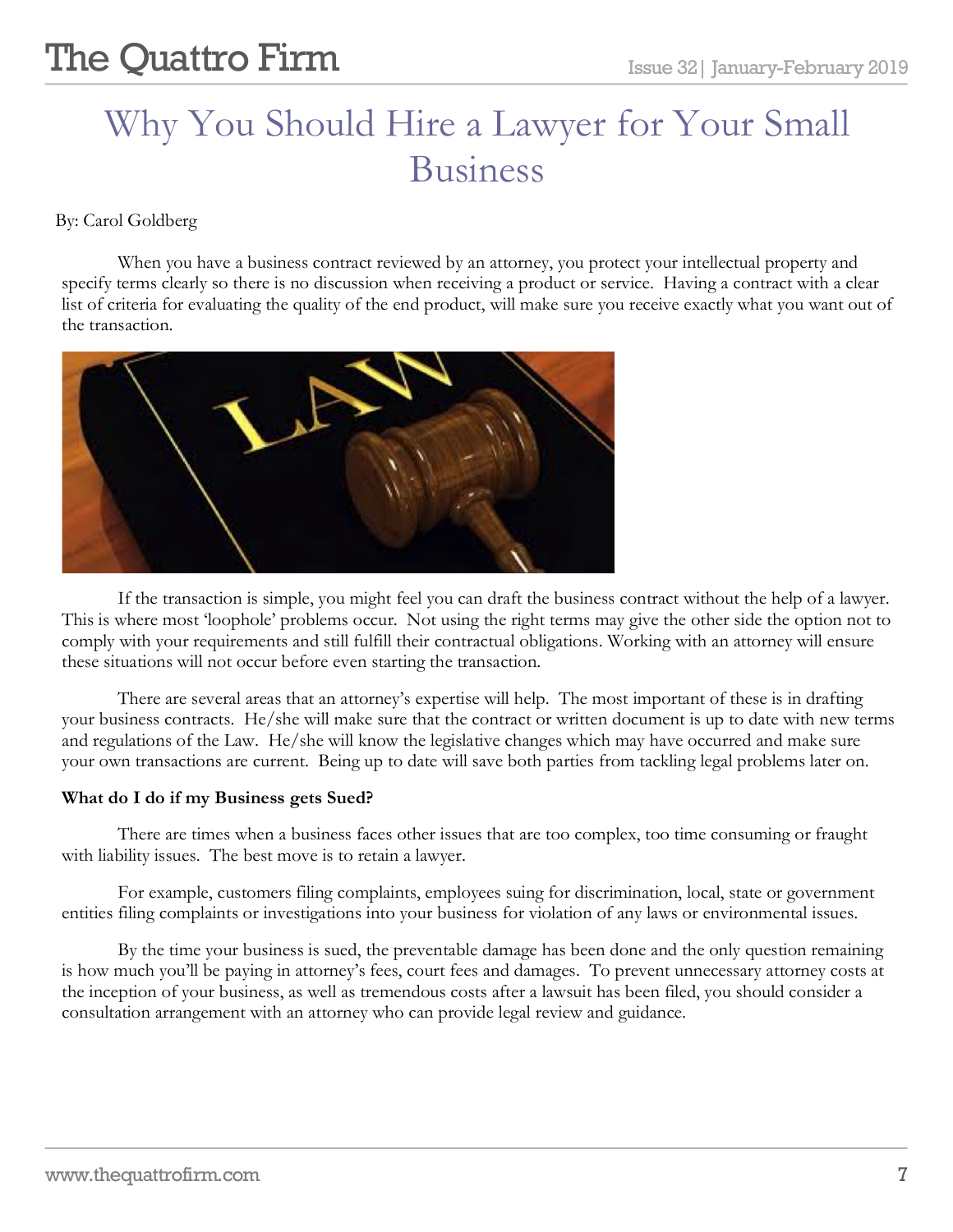## Why You Should Hire a Lawyer for Your Small Business

By: Carol Goldberg

**When should I hire an Attorney for my Small Business?**



An attorney can advise you of the best legal structure for your business. He/she can review the advantages and disadvantages of registering your business as a corporation, limited liability corporation (LLC) or business partnership. An attorney can draft contracts. Legal documents often include many pages of 'legalese' that can confuse even the most well-read person. An attorney can carefully review your documents and make sure there are no surprises before you sign it. An attorney can help when your business is confronted by a lawsuit from a customer, employee, government or environmental entity for violations of the law.

Owning your own small business can be an exciting and intimidating endeavor. The thrill of big risk vs. big rewards attracts many entrepreneurs. Legal counsel may not be a component of your budding business, but many corporations have started to retain in-house legal counsel. Established small business owners also need legal counsel. This is not a service you should skimp on. Costs from litigations or payments for violations/sanctions can close a business down. Start thinking of retaining an attorney as legal insurance. The legal fees you will pay now could save you thousands of dollars in future litigation. Attorneys are a one-stop-shop for creating a stronger organization for your small business. You will feel better knowing that by hiring an attorney, you are taking some of the risk out of having your own small business. Hiring a Lawyer now can mean avoiding a lawsuit later on.

#### **Some of the areas that The Quattro Firm's Attorneys can assist you are:**

- Determining the legal structure of your business
- Creating an LLC, Corporation or a business partnership
- Creating Operating Agreements, Contracts and Non Disclosure Agreements
- Creating Buy-Sell agreements
- Litigation and Court Proceedings

We can also review any Operating Agreement, Partnership, LLC or Shareholder Agreement under which you are currently using to make sure your business is protected. If you are a small business owner or are interested in starting your own small business, call **The Quattro Firm at 561-517-863**4 to set up an appointment. We can discuss your business needs and determine the best solution for you.